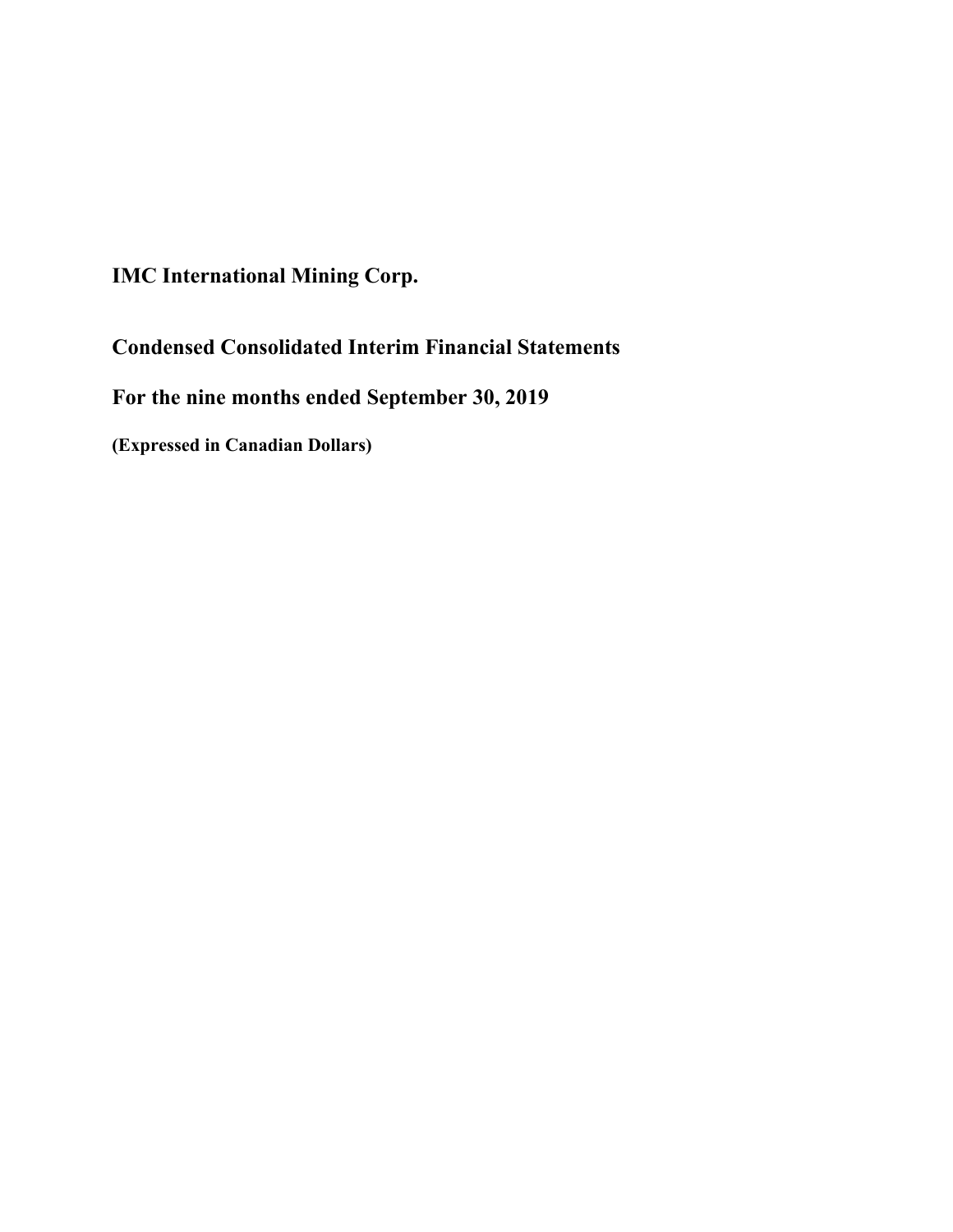# **NOTICE TO READER**

Under National Instrument 51-102, Part 4, subsection 4.3(3)(a), if an auditor has not performed a review of the condensed consolidated interim financial statements, they must be accompanied by a notice indicating that the condensed consolidated interim financial statements have not been reviewed by an auditor.

The accompanying unaudited condensed consolidated interim financial statements of IMC International Mining Corp. (the "Company") have been prepared by and are the responsibility of management. These condensed consolidated interim financial statements for the nine months ended September 30, 2019 have not been reviewed or audited by the Company's independent auditors. All amounts are stated in Canadian Dollars.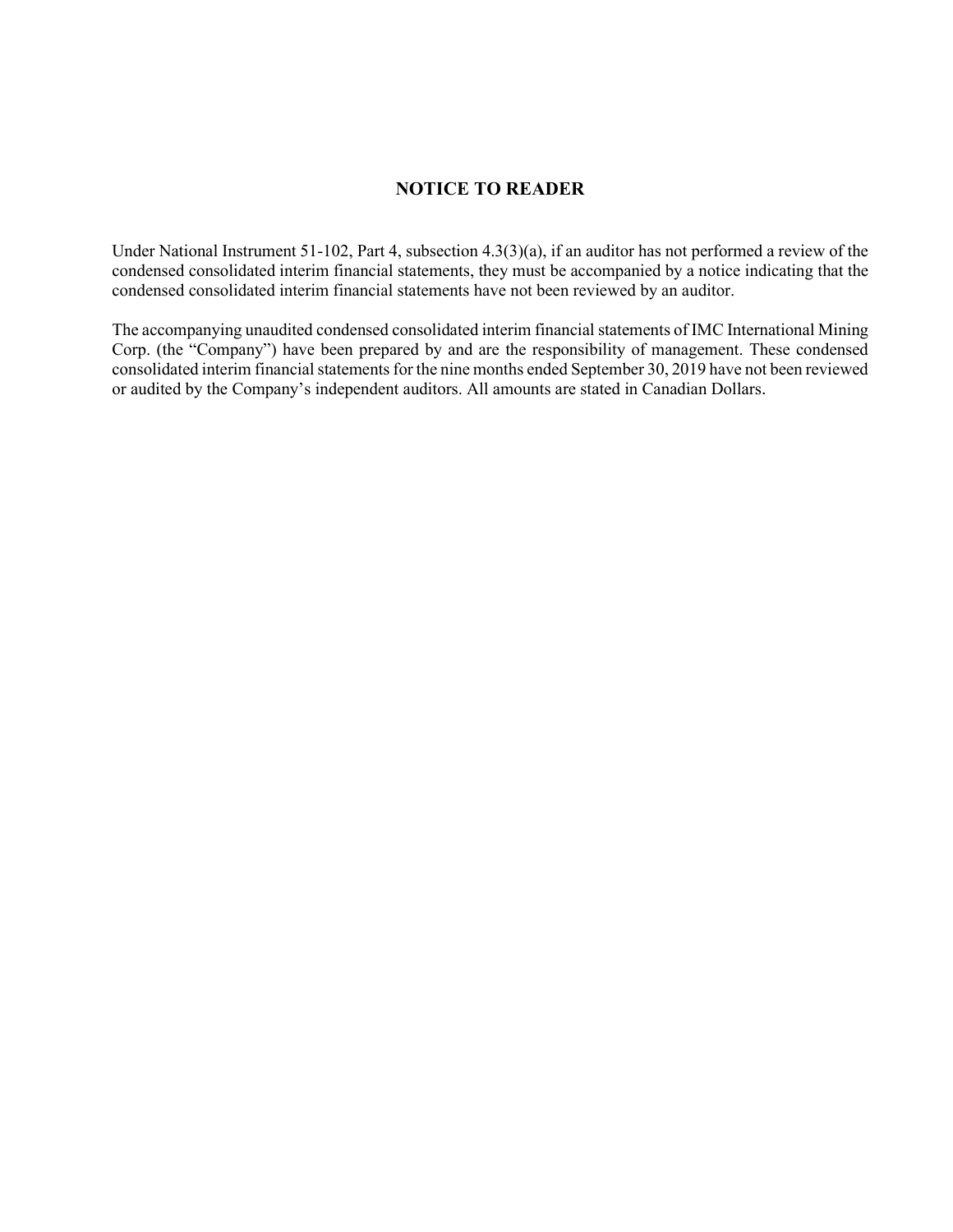#### **IMC International Mining Corp. Condensed Consolidated Interim Statements of Financial Position As at September 30, 2019 and December 31, 2018 (Expressed in Canadian dollars)**

|                                          | Note | September 30,<br>2019<br>(unaudited) |               | December 31,<br>2018<br>(audited) |
|------------------------------------------|------|--------------------------------------|---------------|-----------------------------------|
| <b>ASSETS</b>                            |      |                                      |               |                                   |
| <b>Current Assets</b>                    |      |                                      |               |                                   |
| Cash                                     |      | \$<br>200,418 \$                     |               |                                   |
| GST receivable                           |      | 6,115                                |               |                                   |
|                                          |      | 206,533                              |               |                                   |
| <b>Non-current Assets</b>                |      |                                      |               |                                   |
| Exploration and evaluation assets        | 5    | 255,973                              |               |                                   |
| <b>TOTAL ASSETS</b>                      |      | \$<br>462,506                        | $\mathbb{S}$  |                                   |
|                                          |      |                                      |               |                                   |
| <b>LIABILITIES</b>                       |      |                                      |               |                                   |
| <b>Current Liabilities</b>               |      |                                      |               |                                   |
| Accounts payable and accrued liabilities |      | \$<br>122,484                        | <sup>\$</sup> | 18,900                            |
| <b>SHAREHOLDERS' EQUITY (DEFICIT)</b>    |      |                                      |               |                                   |
| Share capital                            | 5    | 529,820                              |               |                                   |
| Contributed surplus                      |      | 290,250                              |               |                                   |
| Accumulated deficit                      |      | (480, 048)                           |               | (18,900)                          |
| <b>Total equity (deficit)</b>            |      | 340,022                              |               | (18, 899)                         |
| <b>TOTAL LIABILITIES AND SHAREHOLDER</b> |      |                                      |               |                                   |
| <b>EQUITY (DEFICIT)</b>                  |      | \$<br>462,506                        | <sup>\$</sup> |                                   |

Going concern – Note 2 Subsequent events – Note 11

These financial statements were authorized for issue by the Board of Directors on November 21, 2019.

Approved on behalf of the Board of Directors:

*"Brian Thurston",* Director *"Mike Aujla",* Director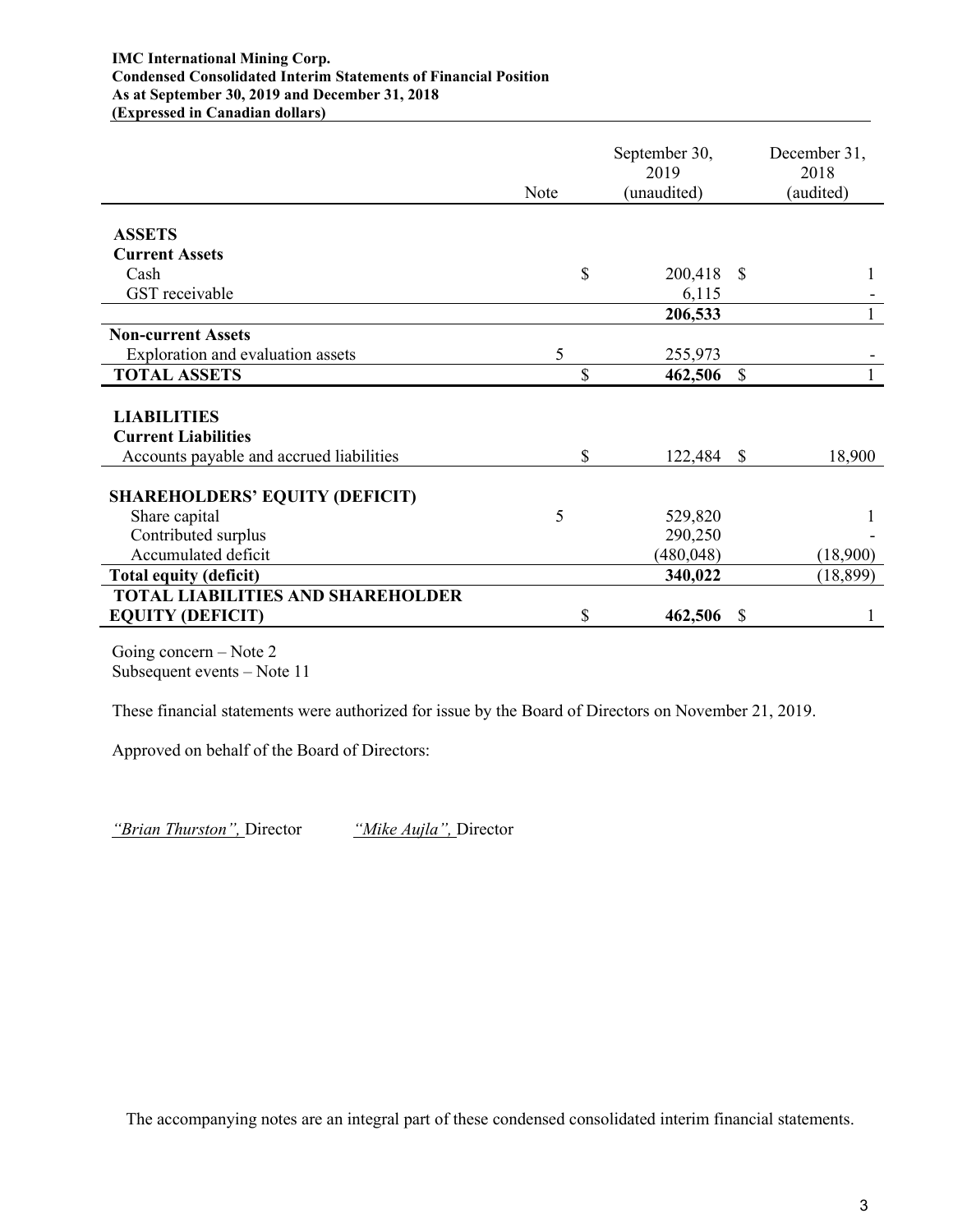#### **IMC International Mining Corp.**

**Condensed Consolidated Interim Statements of Loss and Comprehensive Loss**

**For the three and nine months ended September 30, 2019 and for the period from incorporation on August 30, 2018 to September 30, 2018**

**(Expressed in Canadian dollars) (unaudited)**

|                              | For the three<br>months ended<br>September 30,<br>2019 |             | For the nine<br>months ended<br>September 30,<br>2019 | For the period<br>ended<br>September 30,<br>2018 |
|------------------------------|--------------------------------------------------------|-------------|-------------------------------------------------------|--------------------------------------------------|
| <b>EXPENSES</b>              |                                                        |             |                                                       |                                                  |
| Bank charges                 | \$<br>485                                              | $\mathbf S$ | 841                                                   | \$                                               |
| Consulting                   | 9,000                                                  |             | 27,450                                                |                                                  |
| Filing fees                  | 17,007                                                 |             | 24,790                                                |                                                  |
| Office                       | 2,823                                                  |             | 3,044                                                 |                                                  |
| Professional fees            | 45,894                                                 |             | 112,284                                               |                                                  |
| Share-based payments         | 290,250                                                |             | 290,250                                               |                                                  |
| Travel                       |                                                        |             | 1,336                                                 |                                                  |
| <b>TOTAL OPERATING</b>       |                                                        |             |                                                       |                                                  |
| <b>EXPENSES</b>              | (365, 459)                                             |             | (459, 995)                                            |                                                  |
|                              |                                                        |             |                                                       |                                                  |
| <b>OTHER ITEMS</b>           |                                                        |             |                                                       |                                                  |
| Foreign exchange loss        | (999)                                                  |             | (1, 153)                                              |                                                  |
| <b>TOTAL OTHER ITEMS</b>     | (999)                                                  |             | (1, 153)                                              |                                                  |
|                              |                                                        |             |                                                       |                                                  |
| <b>NET AND COMPREHENSIVE</b> |                                                        |             |                                                       |                                                  |
| <b>LOSS FOR THE PERIOD</b>   | \$<br>(366, 458)                                       | \$          | (461, 148)                                            | \$                                               |
|                              |                                                        |             |                                                       |                                                  |
| Loss per share, basic and    |                                                        |             |                                                       |                                                  |
| diluted                      | \$<br>(0.03)                                           | \$          | (0.08)                                                | \$                                               |
|                              |                                                        |             |                                                       |                                                  |
| Weighted average number of   |                                                        |             |                                                       |                                                  |
| common shares outstanding    | 11,570,821                                             |             | 5,681,557                                             |                                                  |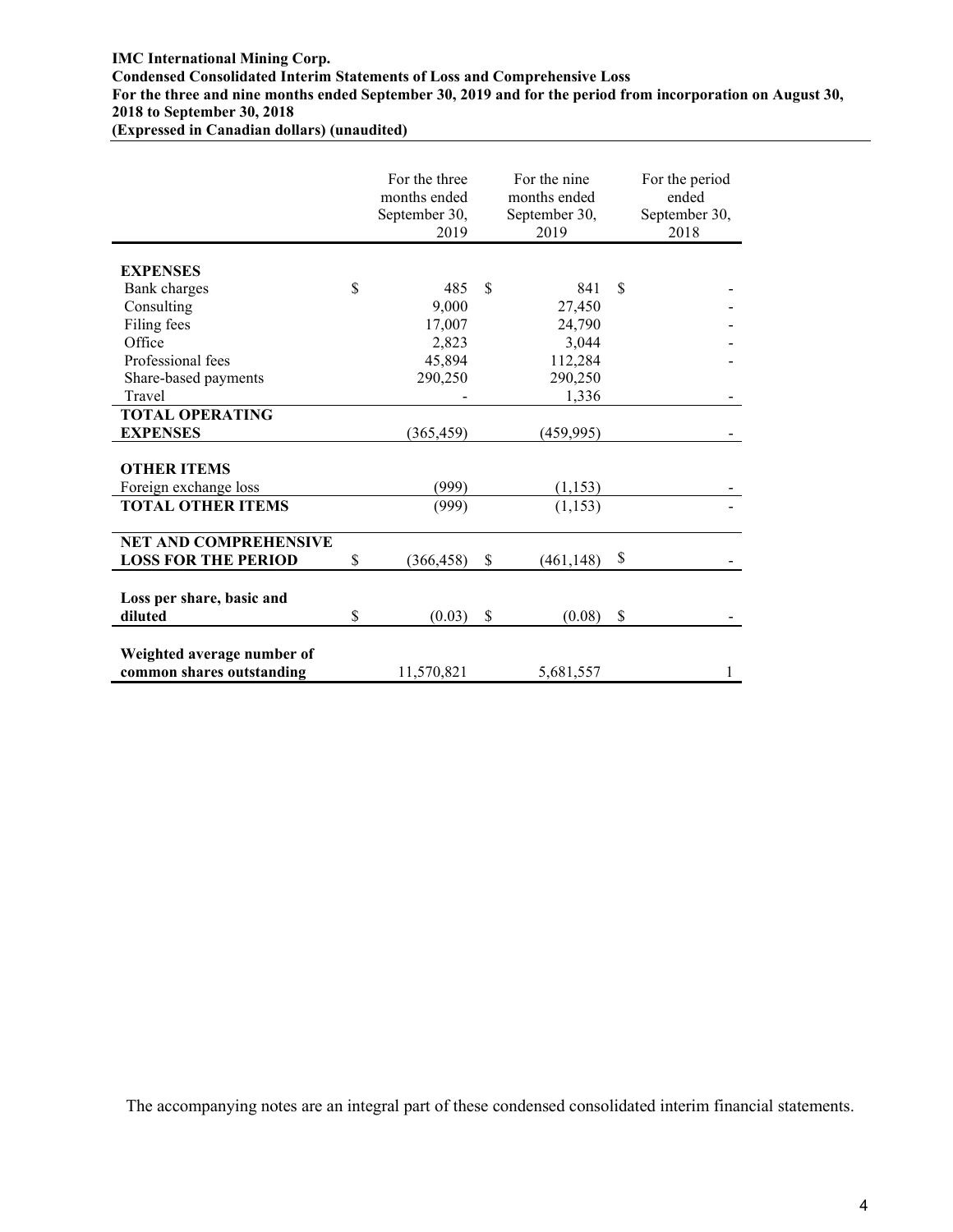#### **IMC International Mining Corp. Condensed Consolidated Interim Statement of Changes in Equity For the period ended September 30, 2018 and the nine months ended September 30, 2019 (Expressed in Canadian dollars)**

|                                               | <b>Share Capital</b> |               |                        |                |                               |  |
|-----------------------------------------------|----------------------|---------------|------------------------|----------------|-------------------------------|--|
|                                               | <b>Number</b>        | <b>Amount</b> | Contributed<br>surplus | <b>Deficit</b> | <b>Total</b><br><b>Equity</b> |  |
|                                               |                      |               |                        | D              |                               |  |
| <b>Incorporation, August 30, 2018</b>         |                      |               |                        |                |                               |  |
| Common share issued for cash at incorporation |                      |               |                        |                |                               |  |
| Net loss for the period                       |                      |               |                        |                |                               |  |
| <b>Balance, September 30, 2018</b>            |                      |               |                        |                |                               |  |
|                                               |                      |               |                        |                |                               |  |
| Net loss for the period                       |                      |               |                        | (18,900)       | (18,900)                      |  |
| <b>Balance, December 31, 2018</b>             |                      |               |                        | (18,900)       | (18, 899)                     |  |
| Shares issued pursuant to private placement   | 8,332,999            | 416,500       |                        |                | 416,500                       |  |
| Shares issued pursuant to arrangement         | 3,246,621            | 113,319       |                        |                | 113,319                       |  |
| Share-based payments                          |                      |               | 290,250                |                | 290,250                       |  |
| Net loss for the period                       |                      |               |                        | (461, 148)     | (461, 148)                    |  |
| <b>Balance, September 30, 2019</b>            | 11,579,621           | 529,820       | 290,250                | (480, 048)     | 340,022                       |  |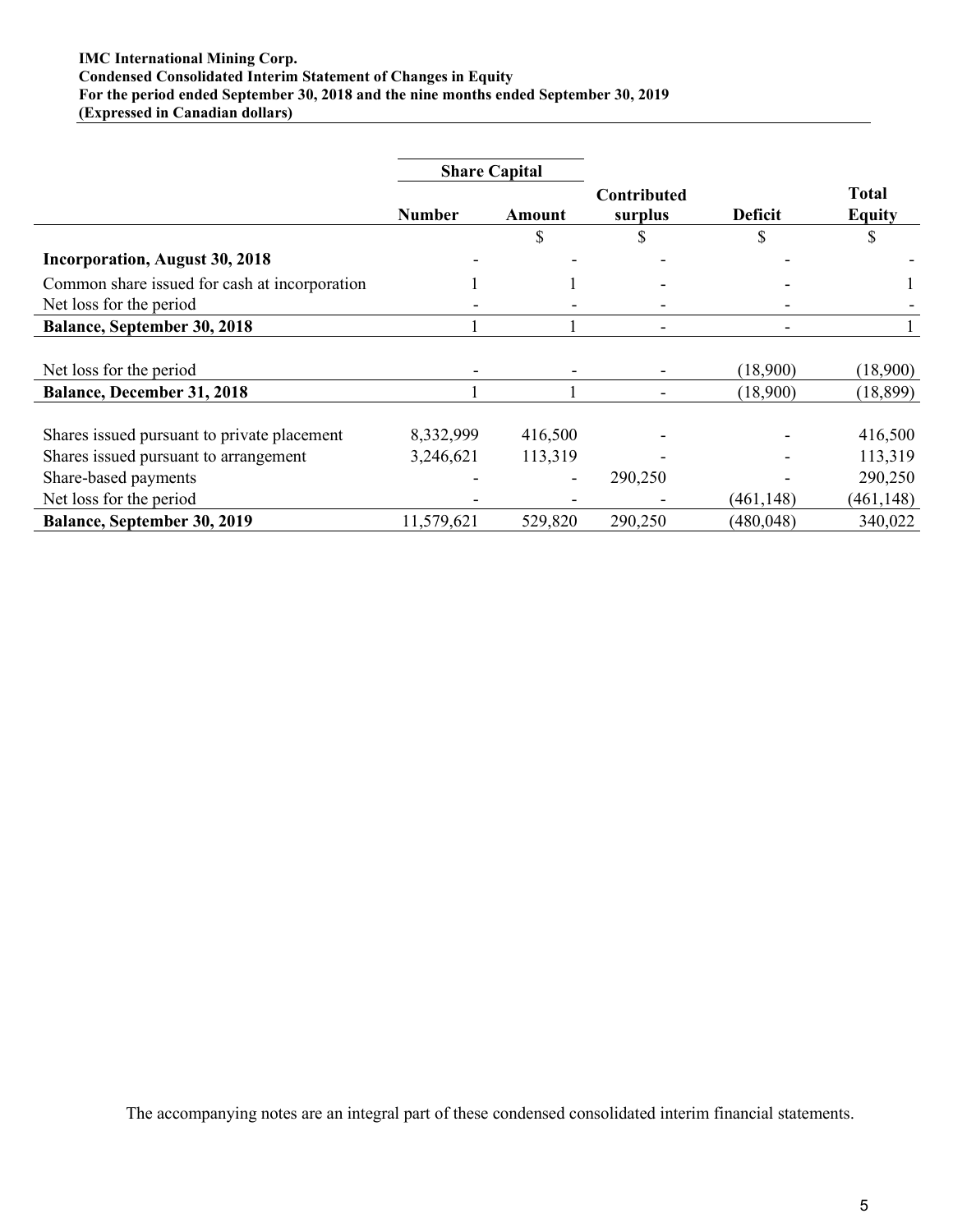**IMC International Mining Corp. Condensed Consolidated Interim Statements of Cash flows For the nine months ended September 30, 2019 and for the period from incorporation on August 30, 2018 to September 30, 2018 (Expressed in Canadian dollars)**

|                                                | For the nine<br>months ended<br>September 30,<br>2019 |    | For the period<br>ended September<br>30, 2018 |  |
|------------------------------------------------|-------------------------------------------------------|----|-----------------------------------------------|--|
| Cash (used in) provided by:                    |                                                       |    |                                               |  |
| <b>OPERATING ACTIVITIES:</b>                   |                                                       |    |                                               |  |
| Net loss for the period                        | \$<br>(461, 148)                                      | -S |                                               |  |
| Item not involving cash                        |                                                       |    |                                               |  |
| Share-based payments                           | 290,250                                               |    |                                               |  |
| Net changes in non-cash working capital items: |                                                       |    |                                               |  |
| GST receivable                                 | (6,115)                                               |    |                                               |  |
| Accounts payable and accrued liabilities       | 103,584                                               |    |                                               |  |
| Net cash provided by operating activities      | (73, 429)                                             |    |                                               |  |
|                                                |                                                       |    |                                               |  |
| <b>INVESTING ACTIVITIES:</b>                   |                                                       |    |                                               |  |
| Exploration and evaluation assets              | (142, 654)                                            |    |                                               |  |
| Net cash used in investing activities          | (142, 654)                                            |    |                                               |  |
|                                                |                                                       |    |                                               |  |
|                                                |                                                       |    |                                               |  |
| <b>FINANCING ACTIVITIES:</b>                   |                                                       |    |                                               |  |
| Issuance of common shares                      | 416,500                                               |    |                                               |  |
| Cash provided by financing activity            | 416,500                                               |    | 1                                             |  |
|                                                |                                                       |    |                                               |  |
| Change in cash                                 | 200,417                                               |    |                                               |  |
| Cash, beginning of period                      |                                                       |    |                                               |  |
| Cash, end of period                            | \$<br>200,418                                         | \$ |                                               |  |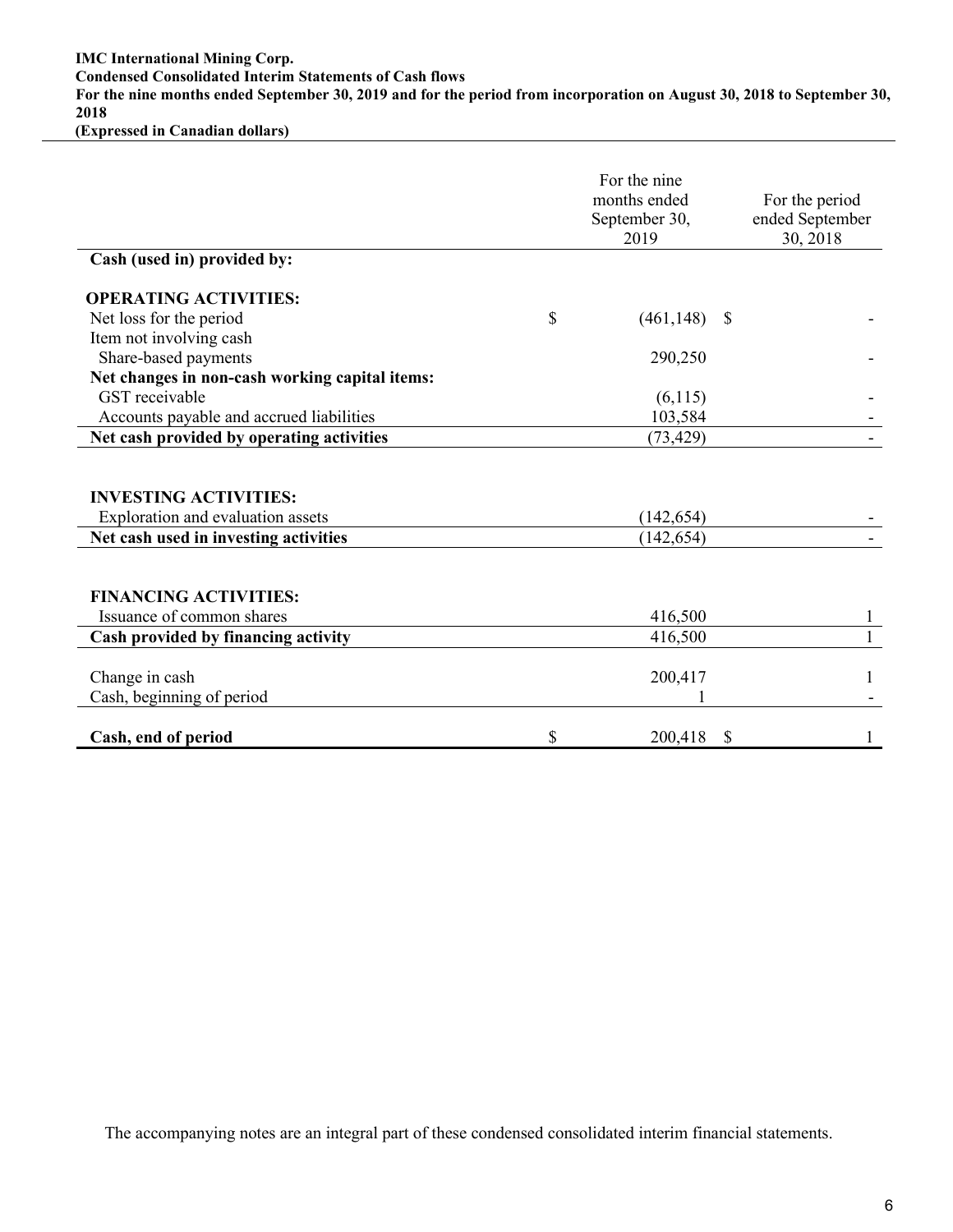### **1. NATURE OF OPERATIONS**

IMC International Mining Inc. (the "Company" or "IMC") was incorporated under the laws of British Columbia on August 30, 2018, for the purposes of a plan of arrangement ("Arrangement") with Chemesis International Inc. ("Chemesis"). IMC's head and principal business address are all located at Suite 2710, 200 Granville Street, Vancouver, British Columbia V6C 1S4. IMC's registered and records office address is located at Suite 2200, 885 West Georgia Street, Vancouver, British Columbia V6C 3E8. On September 25, 2019, the Company began trading on the CSE market under the symbol IMCX.

On February 1, 2019, Chemesis and the Company completed a reorganization transaction by way of the Arrangement whereby, Chemesis undertook a reorganization and spin-out of various interests in minerals located in the vicinity of the Harcuvar and Harquahala Mountains, Yavapai County, Arizona (the "Bullard Pass Property") to IMC.

On February 1, 2019, Chemesis transferred all of the issued and outstanding common shares of its wholly owned subsidiary, Canadian Mining of Arizona Inc. ("CMAI"), to IMC in exchange for 3,246,621 IMC common shares. Further, the Company granted 305,000 options at a weighted average exercise price of \$1.02 per option and 229,014 warrants at an exercise price of \$1.00.

After completion of the Arrangement, IMC now owns 100% of CMAI along with the assets of the Bullard Pass Property. IMC intends to operate as a gold mineral exploration and development company and will continue to advance its Bullard Pass Property and seek other mining assets.

# **2. GOING CONCERN**

The Company has no current source of operating revenue and is accordingly dependent upon the receipt of equity and/or related party debt financing on terms which are acceptable.

These condensed consolidated interim financial statements have been prepared on the basis of accounting principles applicable to a going concern, which assumes that the Company will continue in operation for the foreseeable future and will be able to realize its assets and discharge its liabilities in the normal course of operations as they come due. In assessing whether the going concern assumption is appropriate, management takes into account all available information about the future, which is at least, but is not limited to, twelve months from the end of the reporting period. Management is aware, in making its assessment, of material uncertainties related to events or conditions that cast significant doubt upon the Company's ability to continue as a going concern.

### **3. BASIS OF PRESENTATION**

These condensed consolidated interim financial statements have been prepared in accordance with International Accounting Standard ("IAS") 34 "Interim Financial Reporting". They do not include all of the information required for full annual financial statements and should be read in conjunction with the Company's audited annual financial statements for the fiscal year ended December 31, 2018, which have been prepared in accordance with International Financial Reporting Standards ("IFRS"). The condensed consolidated interim financial statements were authorized for issue in accordance with a resolution from the Board of Directors on November 21, 2019.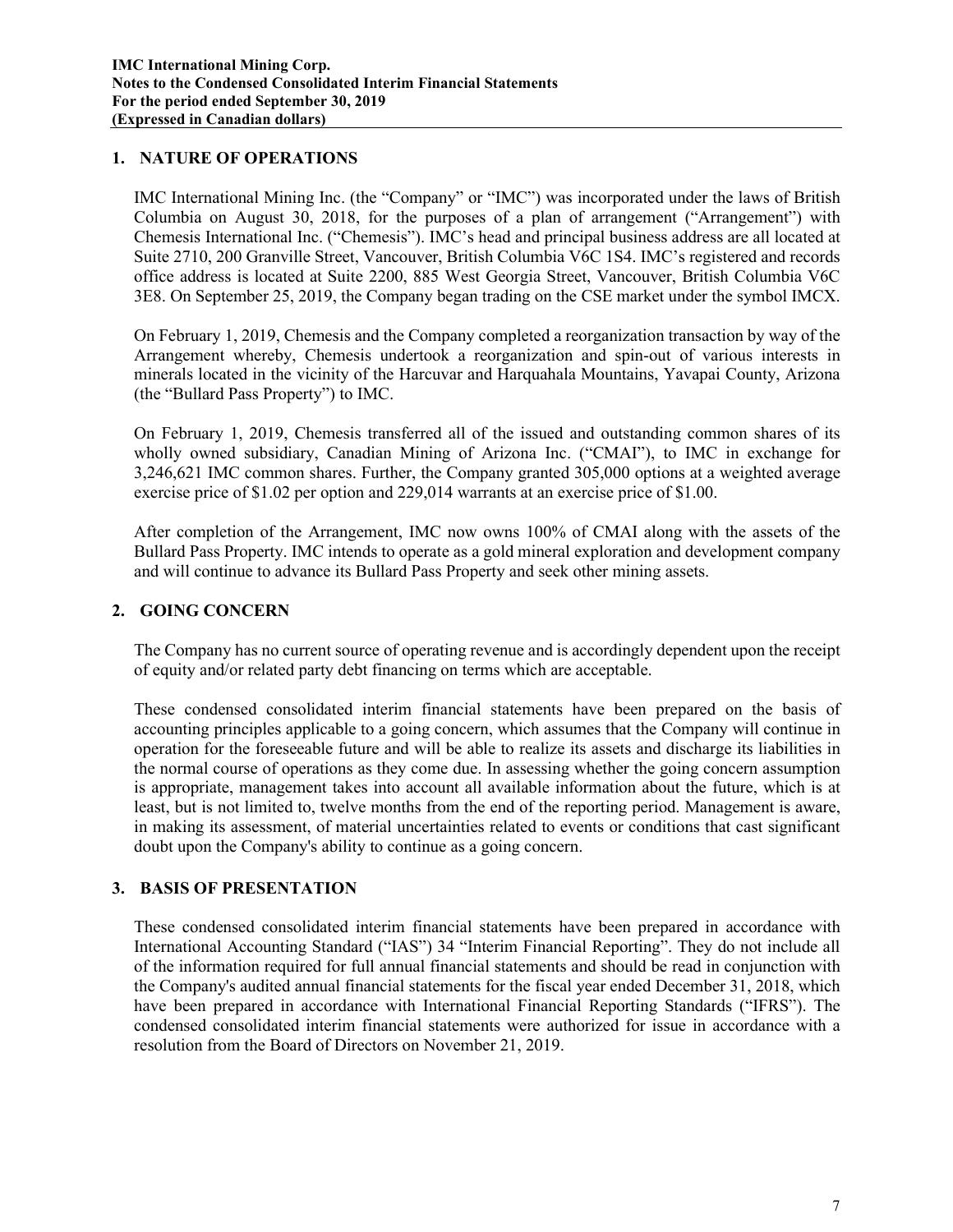## **3. BASIS OF PRESENTATION (CONTINUED)**

### **3.1. Basis of measurement**

These condensed consolidated interim financial statements have been prepared using the measurement basis specified by IFRS for each type of asset, liability, revenue and expense. Certain items are stated at fair value.

### **3.2. Significant judgments, estimates and assumptions**

The preparation of the Company's condensed consolidated interim financial statements in conformity with IFRS requires management to make judgments, estimates and assumptions that affect the reported amounts of assets and liabilities and disclosures of contingent assets and liabilities at the date of the financial statements and the reported amounts of revenues and expenses during the reporting period. Estimates and assumptions are continually evaluated and are based on management's experience and other factors, including expectations of future events that are believed to be reasonable under the circumstances. Actual results could differ from these estimates.

## **Critical Accounting Judgments**

The assumption that the Company will be able to continue as a going concern is subject to critical judgments by management with respect to assumptions surrounding the short and long-term operating budget, expected profitability, investing and financing activities and management's strategic planning. Should those judgments prove to be inaccurate, management's continued use of the going concern assumption could be inappropriate.

### *Functional currency*

Determination of an entity's functional currency involves judgment taking into account the transactions, events, and conditions relevant to the entity. Determination of functional currency involves evaluating evidence about the primary economic environment in which the entity operations and is re-evaluated when facts and circumstances indicate that conditions have changed.

### **Critical Accounting Estimates**

### *Income Taxes*

The determination of income tax is inherently complex and requires making certain estimates and assumptions about future events. While income tax filings are subject to audits and reassessments, the Company has adequately provided for all income tax obligations. However, changes in facts and circumstances as a result of income tax audits, reassessments, jurisprudence and any new legislation may result in an increase or decrease in our provision for income taxes.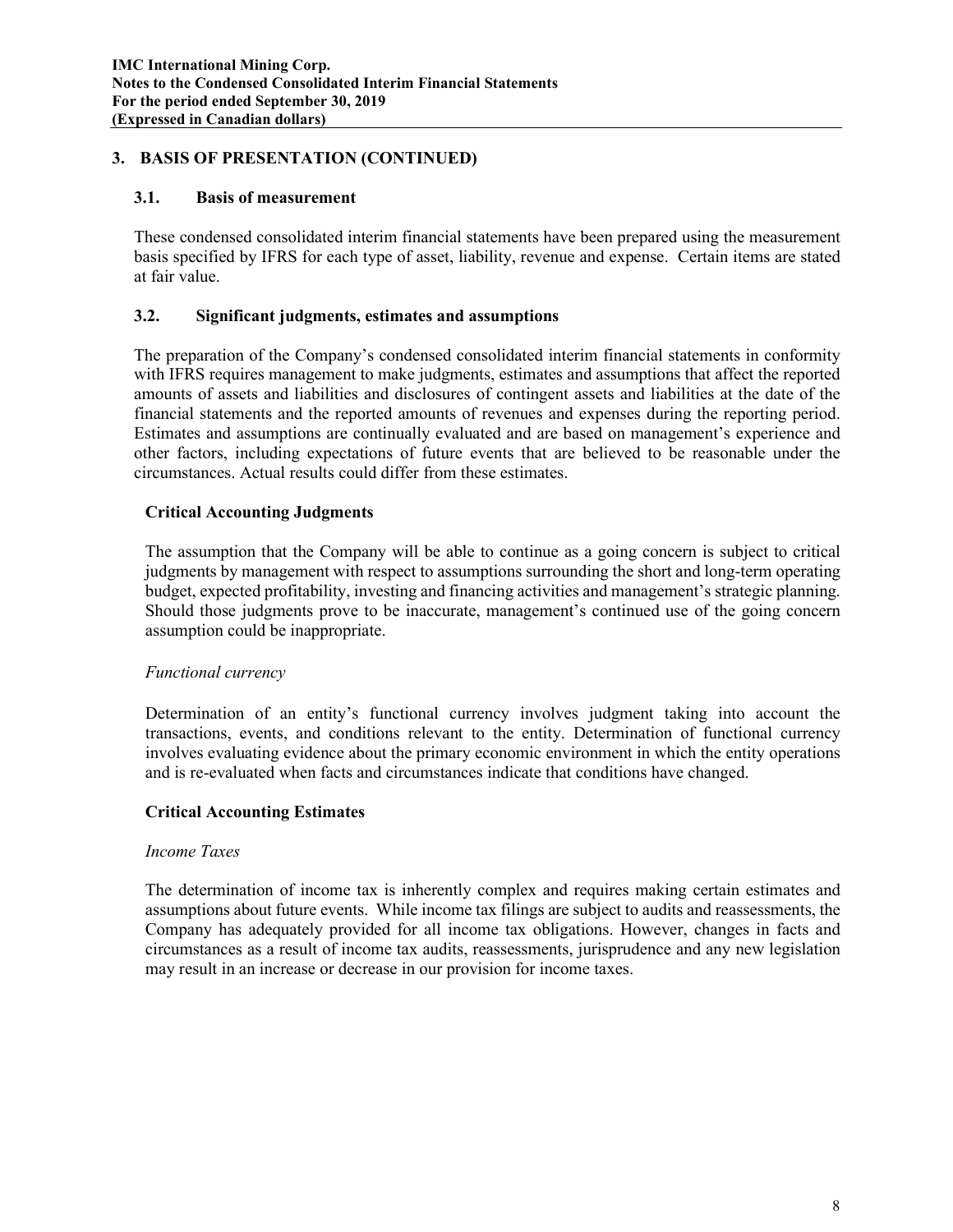### **3. BASIS OF PRESENTATION (CONTINUED)**

#### *Exploration and evaluation assets*

The Company is required to make significant judgments regarding the capitalization of the costs incurred in respect to its exploration and evaluation assets. The Company is also required to make significant judgments on the ongoing feasibility of mineral exploration, and whether there are indicators that the development of a specific area is unlikely, and exploration and evaluation properties should be impaired. Management has assessed impairment indicators on the Company's exploration and evaluation properties and has concluded that no impairment indicators existed as of September 30, 2019.

## **4. SIGNIFICANT ACCOUNTING POLICIES**

With the exception of the recently adopted accounting policies below, these condensed consolidated interim financial statements have been prepared on the basis of accounting policies and methods of computation consistent with those applied in the Company's audited annual financial statement for the fiscal year ended December 31, 2018.

### **4.1 Functional Currency**

The functional currency is the currency of the primary economic environment in which an entity operates and may differ from the currency in which the entity enters transactions. The functional currency of the Company is the Canadian dollar. The functional currency of CMAI, is the Canadian dollar. The presentation currency of the consolidated entity is the Canadian dollar.

Transactions in currencies other than the functional currency are translated to the functional currency at exchange rates prevailing on the dates of the transactions. Monetary assets and liabilities that are denominated in currencies other than the functional currency are translated to the functional currency using the exchange rate prevailing on the date of the statement of financial position, while non-monetary assets and liabilities are translated at historical rates.

Exchange gains and losses arising from the translation of foreign currency-denominated transactions or balances are recorded as a component of net loss in the period in which they occur.

The results of operations and financial position of each subsidiary where the functional currency is different from the presentation currency are translated as follows: assets and liabilities for each statement of financial position presented are translated at the closing rate at the date of that statement of financial position; expenses are translated at exchange rates prevailing at the dates of the transactions, all resulting exchange differences are recognized in other comprehensive income.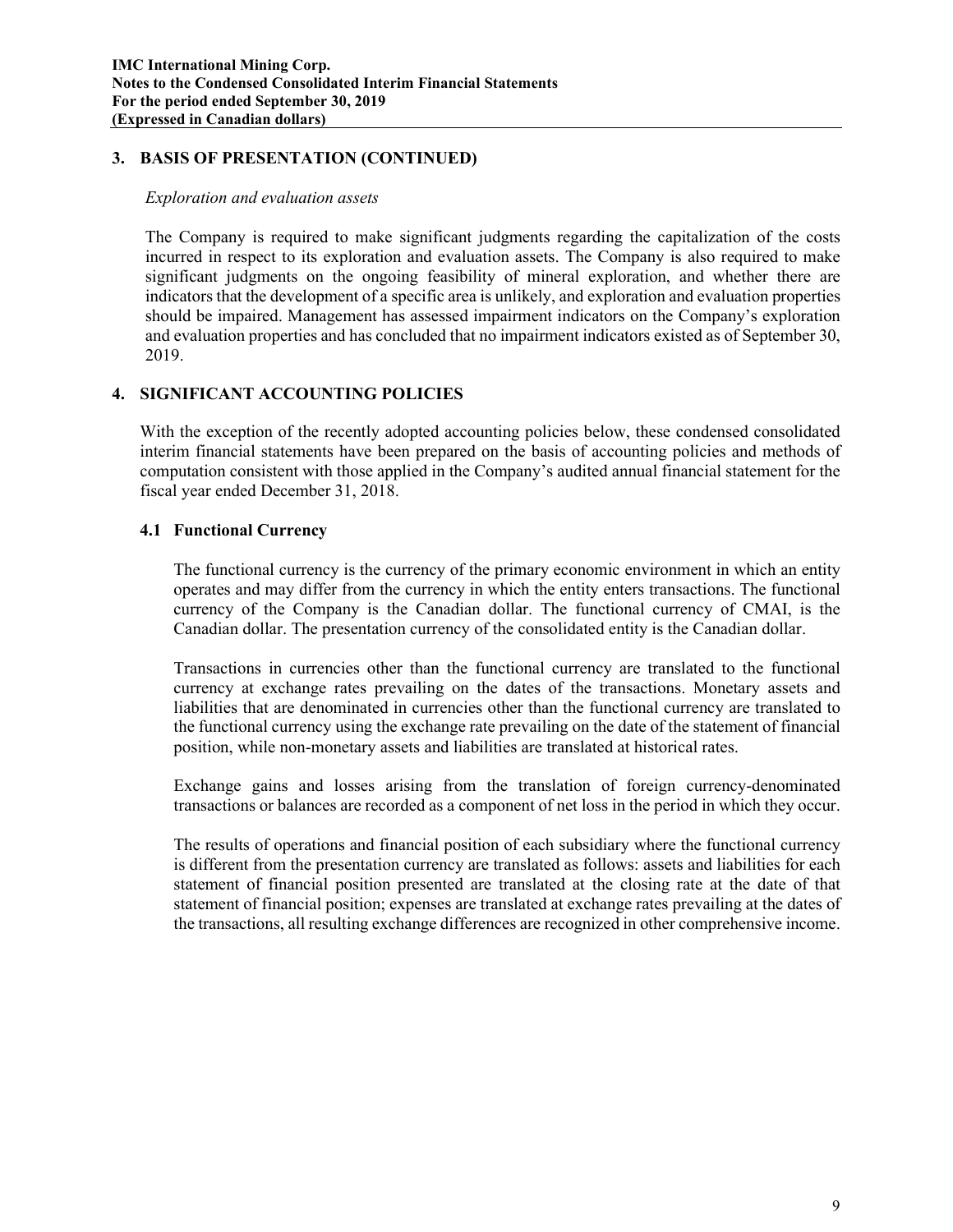## **4. SIGNIFICANT ACCOUNTING POLICIES (CONTINUED)**

### **4.2 Exploration and Evaluation Assets**

#### **(i) Pre-license costs:**

Costs incurred before the Company has obtained the legal right to explore are expensed as incurred.

### **(ii) Exploration and evaluation costs:**

Once the legal right to explore has been acquired, exploration and evaluation expenditures are capitalized as incurred, unless future economic benefit is not expected to be realized. The Company capitalizes, on a property by property basis, the costs of acquiring, maintaining its interest in, and exploring and evaluating mineral properties until such time as the lease expires, it is abandoned, sold or considered impaired in value. Indirect administrative costs are expensed as incurred. Exploration and evaluation properties are not depreciated during the exploration and evaluation stage.

Recovery of capitalized costs is dependent on successful development of economic mining operations or the disposition of the related mineral property.

Although the Company has taken steps to verify title to mineral properties in which it has an interest, these procedures do not guarantee the Company's title. Such properties may be subject to prior agreements or transfers, non-compliance with regulatory requirements or title may be affected by undetected defects.

### **4.3 Decommissioning and Restoration**

The Company is subject to various governmental laws and regulations relating to the protection of the environment. The environmental regulations are continually changing and are generally becoming more restrictive.

Decommissioning and restoration obligations encompass legal, statutory, contractual or constructive obligations associated with the retirement of a long-lived tangible asset (for example, mine reclamation costs) that results from the acquisition, construction, development and/or normal operation of a longlived asset. The retirement of a long-lived asset is reflected by an other-than-temporary removal from service, including sale of the asset, abandonment or disposal in some other manner.

The fair value of a liability for decommissioning and restoration is recorded in the period in which the obligation first arises. The Company records the estimated present value of future cash flows associated with site closure and reclamation as a long-term liability and increases the carrying value of the related assets for that amount. Over time, the liability is increased to reflect an interest element in the estimated future cash flows (accretion expense) considered in the initial measurement of fair value. The capitalized cost is depreciated on either the unit-of-production basis or the straight-line basis, as appropriate. The Company's estimates of its provision for decommissioning and restoration obligations could change as a result of changes in regulations, changes to the current market-based discount rate, the extent of environmental remediation required, and the means of reclamation or cost estimates. Changes in estimates are accounted for in the period in which these estimates are revised.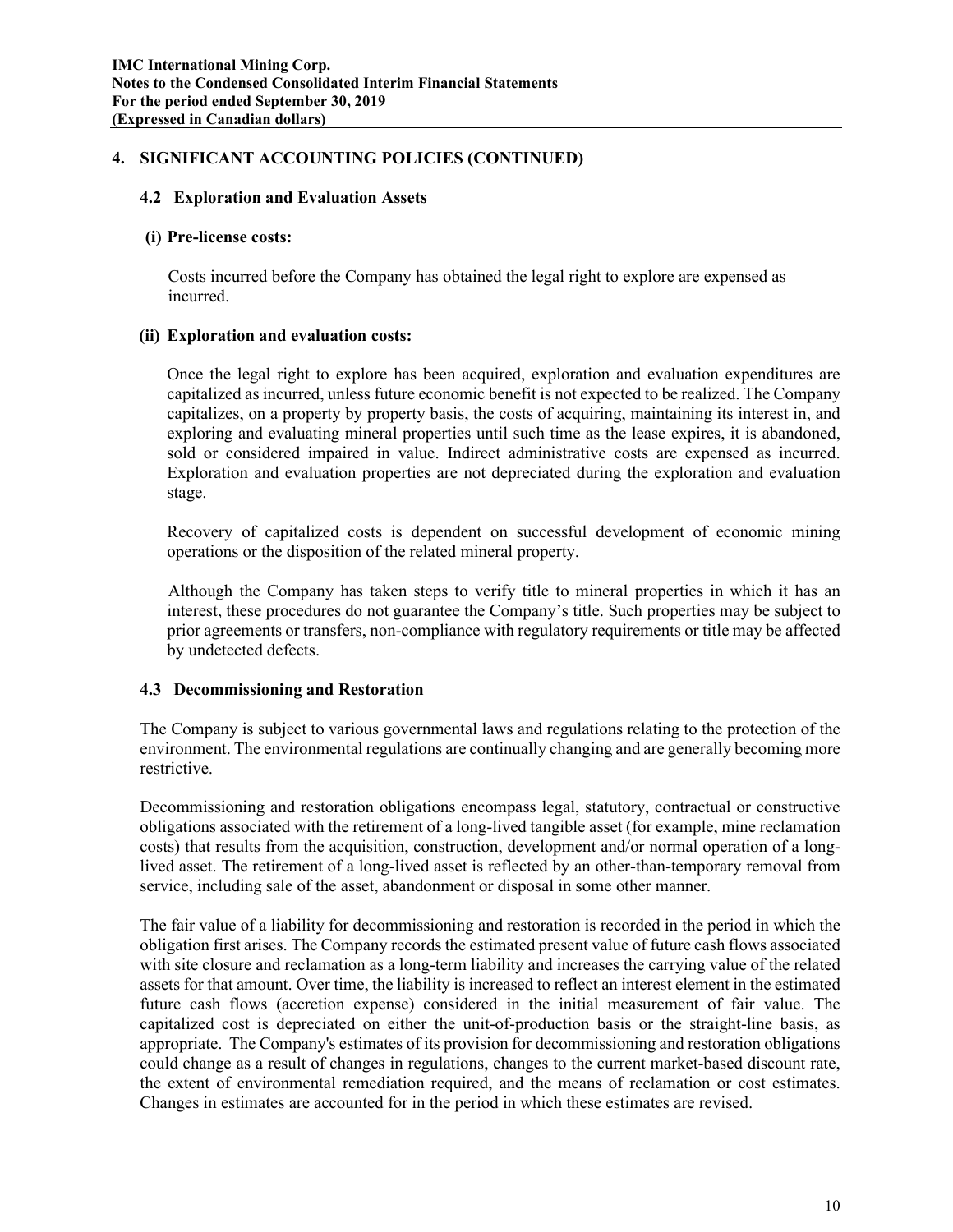# **4. SIGNIFICANT ACCOUNTING POLICIES (CONTINUED)**

### **4.3 Decommissioning and Restoration (continued)**

As at September 30, 2019, the Company has determined that it does not have any decommissioning and restoration obligations related to current or former operations.

# **4.4 Impairment of tangible assets**

At the end of each reporting period, the Company's assets are reviewed to determine whether there is any indication that those assets may be impaired. If such indication exists, the recoverable amount of the asset is estimated in order to determine the extent of the impairment, if any. The recoverable amount is the higher of fair value less costs to sell and value in use. Fair value is determined as the amount that would be obtained from the sale of the asset in an arm's length transaction between knowledgeable and willing parties. In assessing value in use, the estimated future cash flows are discounted to their present value using a pre-tax discount rate that reflects current market assessments of the time value of money and the risks specific to the asset. If the recoverable amount of an asset is estimated to be less than its carrying amount, the carrying amount of the asset is reduced to its recoverable amount and the impairment loss is recognized in profit or loss for the period. For an asset that does not generate largely independent cash flows, the recoverable amount is determined for the cash generating unit to which the asset belongs.

Where an impairment loss subsequently reverses, the carrying amount of the asset (or cash-generating unit) is increased to the revised estimate of its recoverable amount, but to an amount that does not exceed the carrying amount that would have been determined had no impairment loss been recognized for the asset (or cash-generating unit) in prior years. A reversal of an impairment loss is recognized immediately in profit or loss.

# **4.5 Changes in Significant Accounting Policies**

### **Accounting standards adopted during the period**

Certain new standards, interpretations and amendments to existing standards have been issued by the IASB or International Financial Reporting Interpretations Committee ("IFRIC") that are mandatory for accounting periods beginning after January 1, 2019, or later periods. New standards and updates, which are not applicable or are not consequential to the Company, have been excluded from the list below.

IFRS 16, *Leases*, specifies how an entity will recognize, measure, present and disclose leases. The standard provides a single lessee accounting model, requiring lessees to recognize assets and liabilities for all leases unless the lease term is 12 months or less or the underlying asset has a low value. Lessors continue to classify leases as operating or finance, with IFRS 16's approach to lessor accounting substantially unchanged from its predecessor, IAS 17 Leases. IFRS 16 is effective for years beginning after January 1, 2019. There was no impact on the Company'sfinancial statements pursuant to adopting this standard.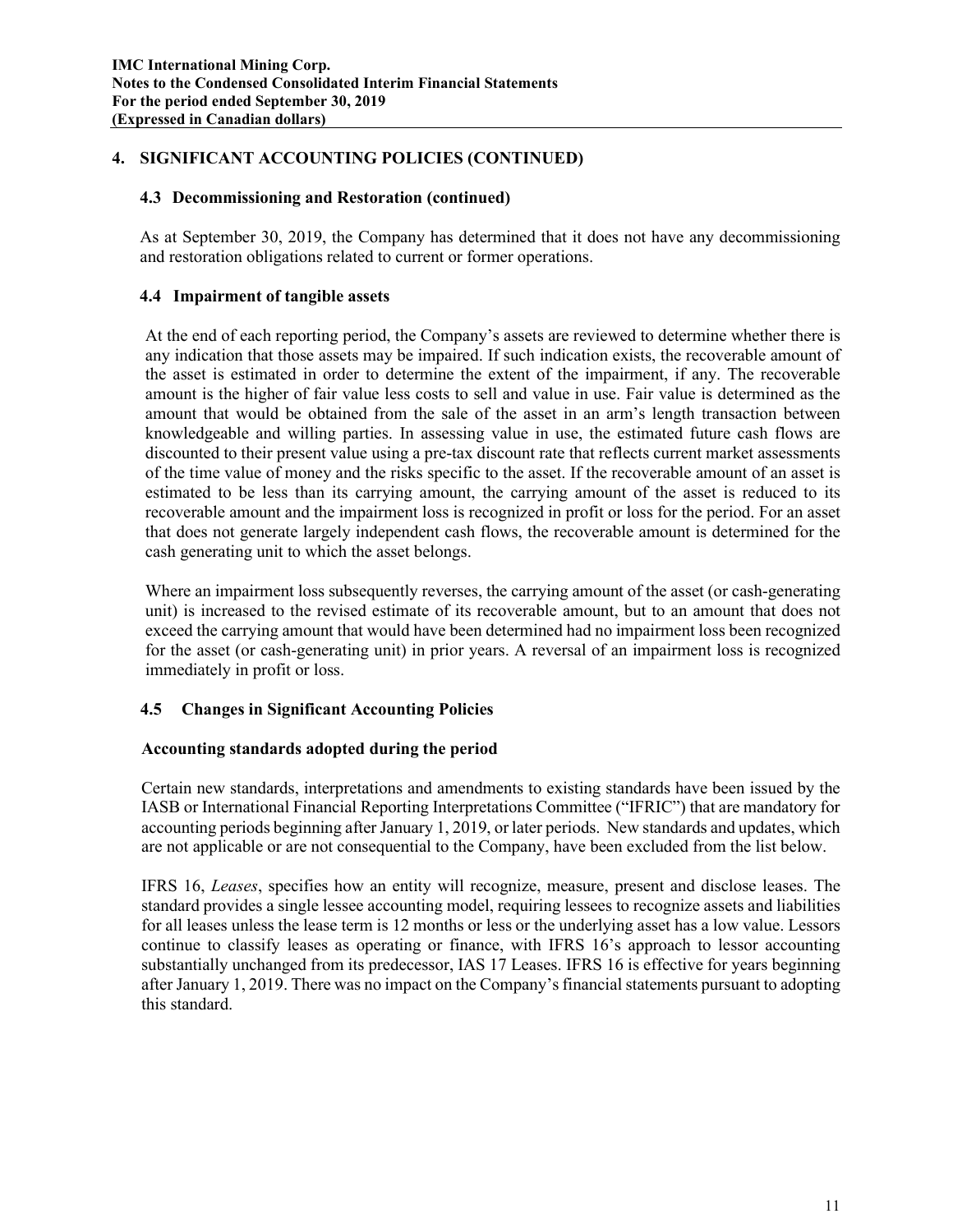## **5. EXPLORATION AND EVALUATION ASSETS**

The Company has 171 mineral claims in the vicinity of the Harcuvar and Harquahala Mountains, Yavapai County, Arizona, United states.

On February 1, 2019, the Company completed the spin out transaction to acquire the mineral property claims described above. A summary of the capitalized acquisition and exploration expenditures and accumulated totals for the nine months ending September 30, 2019 are as follows:

|                                                     | Amount (\$) |
|-----------------------------------------------------|-------------|
| <b>Balance at August 30, 2018</b>                   |             |
| Additions during the period                         |             |
| Claim fees                                          |             |
| <b>Balance at December 31, 2018</b>                 |             |
| Additions during the period                         |             |
| Mineral interest – pursuant to spin out transaction | 113,319     |
| Core logging                                        | 22,797      |
| Geologist and assaying                              | 119,857     |
| <b>Balance at September 30, 2019</b>                | 255,973     |

### **6. EQUITY**

### **6.1 Authorized Share Capital**

Unlimited number of common shares with no par value.

### **6.2 Shares Issued**

Shares issued and outstanding as at September 30, 2019 are 11,579,621 common shares.

During the period ended September 30, 2019, the Company issued:

- i. 3,246,621 common shares pursuant to an arrangement to spin-out assets (Note 1).
- ii. 8,300,000 units at a price of \$0.05 per unit for total proceeds of \$415,000 and 33,000 shares at a price of \$0.05 per share for total net proceeds of \$1,500. Each unit consists of one common share and one share purchase warrant with each warrant entitling the holder to acquire one additional common share of the Company at an exercise price of \$0.10 for a period of two years from the date of issuance.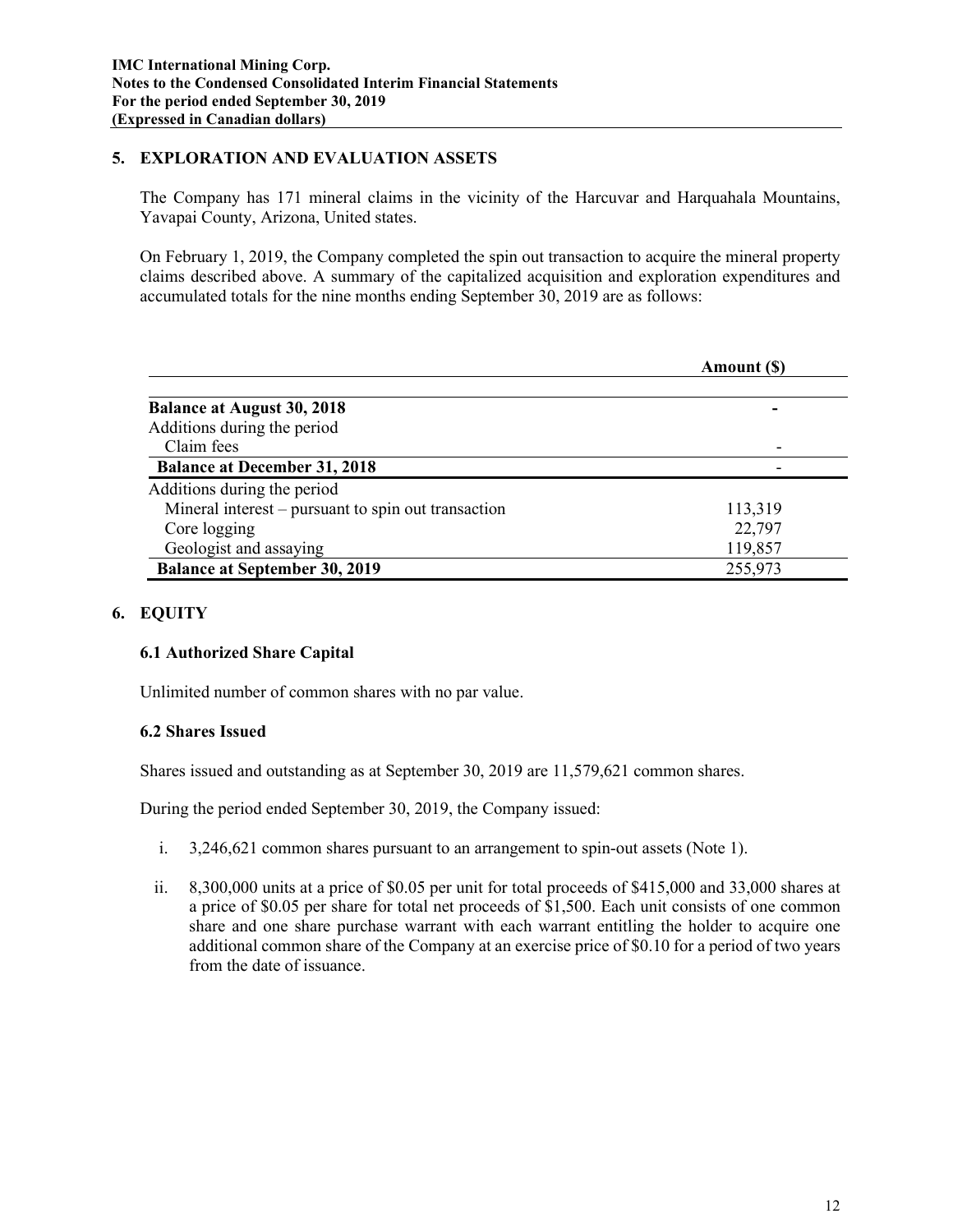### **6. EQUITY (CONTINUED)**

#### **6.3 Warrants**

As of September 30, 2019, the following warrants were outstanding:

|                                          | <b>Warrants</b> |    | Weighted average<br>exercise price |
|------------------------------------------|-----------------|----|------------------------------------|
| December 31, 2018 and August 30,<br>2018 |                 |    |                                    |
| Spin-out warrants*                       | 229,014         |    | 0.03                               |
| Expired                                  | (229, 014)      |    | (0.03)                             |
| Issued                                   | 8,300,000       |    | 0.10                               |
| September 30, 2019                       | 8,300,000       | £. | 0.10                               |
| <b>Expiry date</b>                       | <b>Warrants</b> |    | <b>Exercise price</b>              |
| April 18, 2021                           | 8,300,000       | \$ | 0.10                               |

At September 30, 2019, the weighted-average remaining life of the outstanding warrants was 1.51 years.

#### **6.4 Options and Share-based Compensation**

The Company has adopted a stock option plan whereby up to 10% of the outstanding shares of the Company as of the date of grant have been reserved for the grant and issuance to its employees, officers, directors and consultants. Under the plan, the exercise price of an option may not be set at less than the minimum price permitted by the CSE. The aggregate number of options granted to any one individual during any 12-month period may not exceed 5% of the issued shares of the Company, or 2% in the case of consultants and investor relations representatives. The stock option plan provides for full vesting of the stock options on the date of approval of the options by the appropriate regulatory authority. Stock options granted to any person engaged in investor relations activities will vest over a period of not less than 12 months with no more than 25% of the stock options vesting in any three-month period. The exercise price of any stock options granted under the plan shall be determined by the Board but may not be less than the market price of the common shares on the Exchange on the date of grant (less any discount permissible under Exchange rules). The term of any stock options granted under the plan shall be determined by the Board at the time of grant but may not exceed ten years.

During the nine months ended September 30, 2019, the Company granted 305,000 options pursuant to the spin out transaction and 1,150,000 options to officers, directors and consultants. Total share-based payment expense recognized was \$290,250 (2018 - \$nil).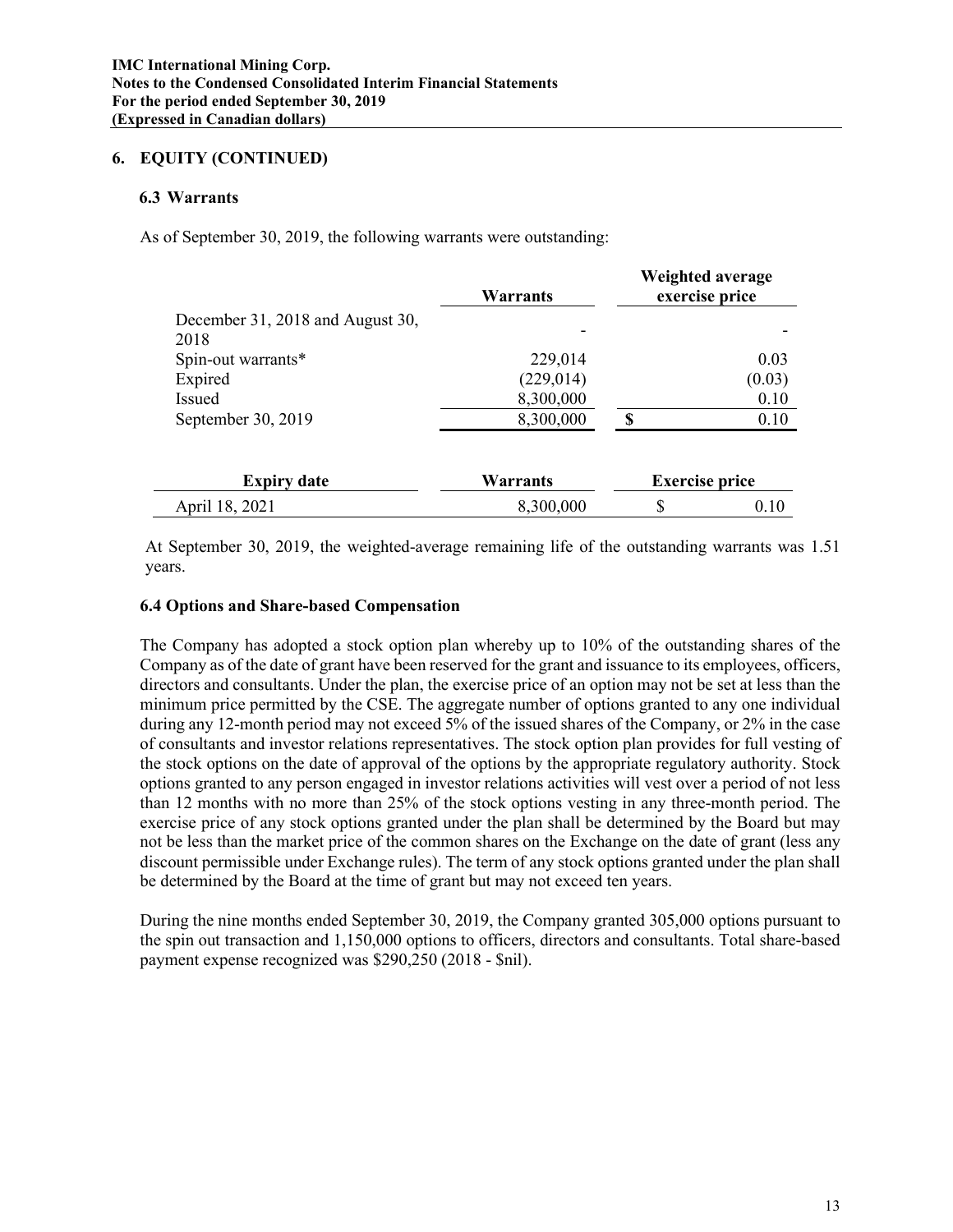## **6. EQUITY (CONTINUED)**

The fair value of the share options granted was estimated on the date of grant using the Black-Scholes Pricing Model with the following weighted average assumptions:

|                                         | Period ended<br>September 30,<br>2019 | <b>Period from</b><br>incorporation to<br><b>September 30, 2018</b> |
|-----------------------------------------|---------------------------------------|---------------------------------------------------------------------|
| Strike price                            | \$0.32                                |                                                                     |
| Risk free interest rate                 | $1.34\%$                              |                                                                     |
| Expected option life (years)            | 5 years                               |                                                                     |
| Expected stock price volatility         | 110%                                  |                                                                     |
| Dividend payments during life of option | Nil                                   |                                                                     |
| Expected forfeiture rate                | Nil                                   |                                                                     |

Option pricing models require the input of highly speculative assumptions, including the expected future price volatility of a company's shares. Expected volatility has been estimated based on historical volatility. Changes in these assumptions can materially affect the fair value estimate and, therefore, existing models do not necessarily provide a reliable single measure of the fair value of the Company's share options.

The following stock options issued under the stock option plan:

|                                          | <b>Options</b> | Weighted<br>average<br>exercise price |
|------------------------------------------|----------------|---------------------------------------|
| December 31, 2018 and September 30, 2018 |                |                                       |
| Spin-out options                         | 305,000        | 1.02                                  |
| Granted                                  | 1,150,000      | 0.32                                  |
| Expiry of options                        | (7,500)        | 1.00                                  |
| September 30, 2019                       | 1,447,500      | 0.46                                  |

At September 30, 2019, the weighted average remaining life of the outstanding options was 4.73 years. No options were outstanding as at September 30, 2018.

|                    | <b>Outstanding and exercisable</b> |                       |                              |  |  |
|--------------------|------------------------------------|-----------------------|------------------------------|--|--|
|                    |                                    |                       | <b>Remaining contractual</b> |  |  |
| <b>Expiry date</b> | <b>Number of options</b>           | <b>Exercise price</b> | life (years)                 |  |  |
| June 9, 2022       | 17,500                             | 0.50                  | 2.69                         |  |  |
| August 18, 2022    | 15,000                             | 1.10                  | 2.88                         |  |  |
| July 22, 2023      | 240,000                            | 1.00                  | 3.81                         |  |  |
| September 27, 2023 | 10,000                             | 1.74                  | 3.99                         |  |  |
| November 6, 2023   | 15,000                             | 1.40                  | 4.10                         |  |  |
| September 24, 2024 | 1,150,000                          | 0.32                  | 4.99                         |  |  |
|                    | 1,447,500                          | 0.46                  | 4.73                         |  |  |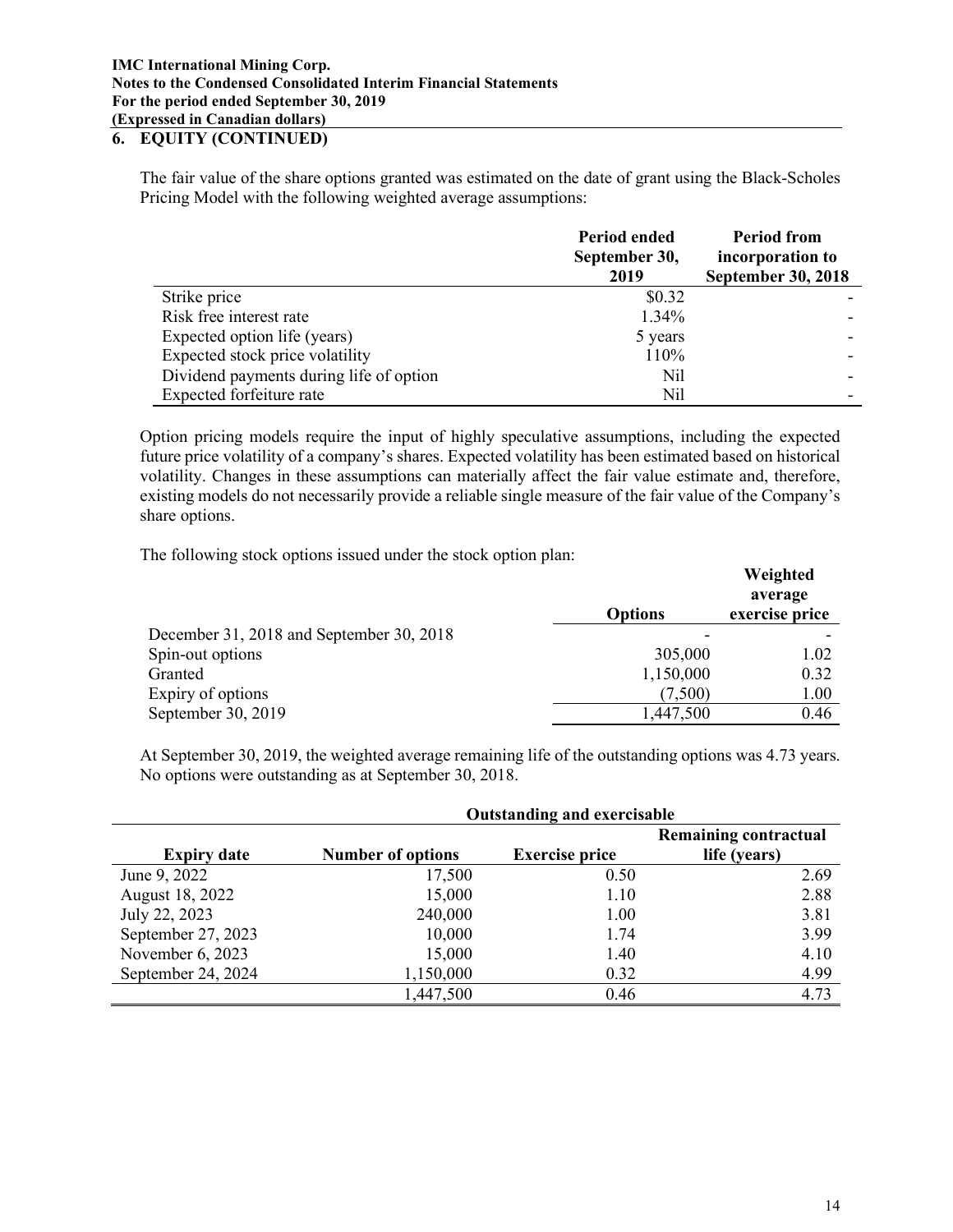### **7. RELATED PARTY DISCLOSURES**

Key management personnel are the directors and officers of the Company. Management compensation transactions for the six months ended September 30, 2019 is summarized as follows:

|                                         | September 30,<br>2019   |  |
|-----------------------------------------|-------------------------|--|
| Management fees<br>Share-based payments | \$<br>37,450<br>100,957 |  |
| Total                                   | 138,450                 |  |

During the nine months ended September 30, 2019, \$37,450 was paid to an officer of the company for CEO and geology related services provided. Of this amount, \$10,000 was capitalized to exploration and evaluation assets (Note 5).

As of September 30, 2019, \$nil is owed to a Director and Officer for unpaid fees.

## **8. LOAN FACILITY**

As of September 30, 2019, the Company has access to a loan facility for proceeds up to \$400,000 to be used to complete exploration and evaluation activities. To date, no amounts have been borrowed.

# **9. MANAGEMENT OF CAPITAL**

The Company defines the capital that it manages as its cash and share capital.

The Company's objective when managing capital is to maintain corporate and administrative functions necessary to support the Company's operations and corporate functions; and to seek out and acquire new projects of merit.

The Company manages its capital structure in a manner that provides sufficient funding for operational and capital expenditure activities. Funds are secured, when necessary, through debt funding or equity capital raised by means of private placements. There can be no assurances that the Company will be able to obtain debt or equity capital in the case of working capital deficits.

The Company does not pay dividends and has no long-term debt or bank credit facility. The Company is not subject to any externally imposed capital requirements.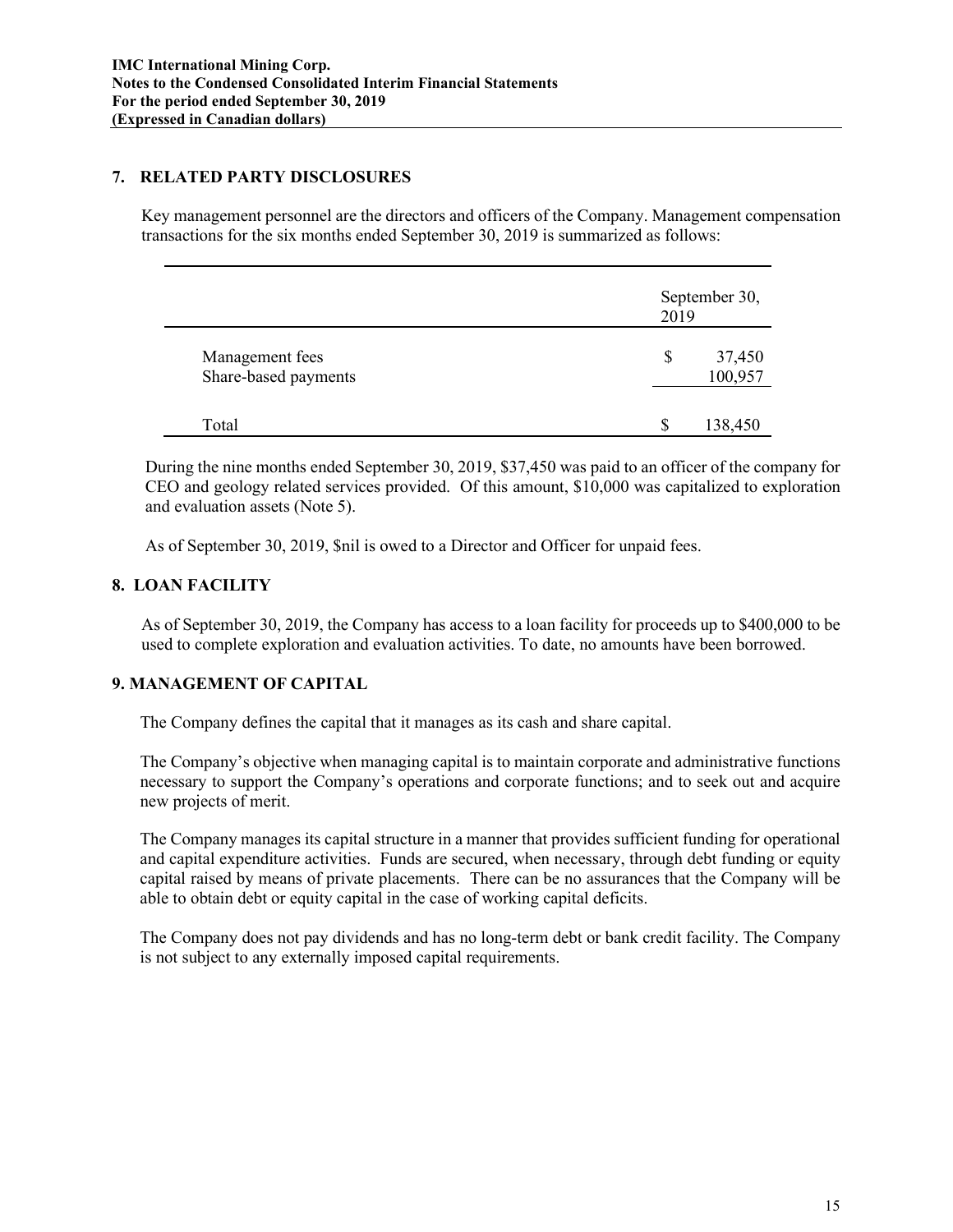#### **10. RISK MANAGEMENT**

#### **10.1 Financial Risk Management**

The Company may be exposed to risks of varying degrees of significance which could affect its ability to achieve its strategic objectives. The main objectives of the Company's risk management processes are to ensure that risks are properly identified and that the capital base is adequate in relation to those risks. The principal risks to which the Company is exposed are described below.

### **a. Capital Risk**

The Company manages its capital to ensure that there are adequate capital resources for the Company to maintain operations. The capital structure of the Company consists of share capital.

### **b. Credit Risk**

Credit risk is the risk that a counter party will be unable to pay any amounts owed to the Company. Management's assessment of the Company's exposure to credit risk is low.

### **c. Liquidity Risk**

Liquidity risk is the risk that the Company is not able to meet its financial obligations as they fall due. As at September 30, 2019, the Company's working capital is \$84,049 (December 31, 2018 - \$18,899 deficiency), and it does not have any long-term monetary liabilities. The Company may seek additional financing through debt or equity offerings, but there can be no assurance that such financing will be available on terms acceptable to the Company or at all. Any equity offering will result in dilution to the ownership interests of the Company's shareholders and may result in dilution to the value of such interests. The Company's approach to managing liquidity risk is to ensure that it will have sufficient liquidity to meet liabilities when due. As at September 30, 2019, the Company has cash of \$200,418, GST receivable of \$6,115, and accounts payable and accrued liabilities of \$122,484.

### **a. Market Risk**

Market risk incorporates a range of risks. Movements in risk factors, such as market price risk and currency risk, affect the fair values of financial assets and liabilities. The Company is not exposed to these risks.

#### **10.2 Fair Values**

**Level 1 –** Unadjusted quoted prices in active markets that are accessible at the measurement date for identical, unrestricted assets or liabilities.

Level 2 – Quoted prices in markets that are not active, or inputs that are not observable, either directly or indirectly, for substantially the full term of the asset or liability.

Level 3 – Prices or valuation techniques that require inputs that are both significant to the fair value measurement and unobservable (supported by little or no market activity).

Cash is measured at fair value using level 1 inputs. The carrying value of accounts payable approximates its fair values due to its short-term to maturity.

Assets and liabilities are classified in their entirety based on the lowest level of input that is significant to the fair value measurement.